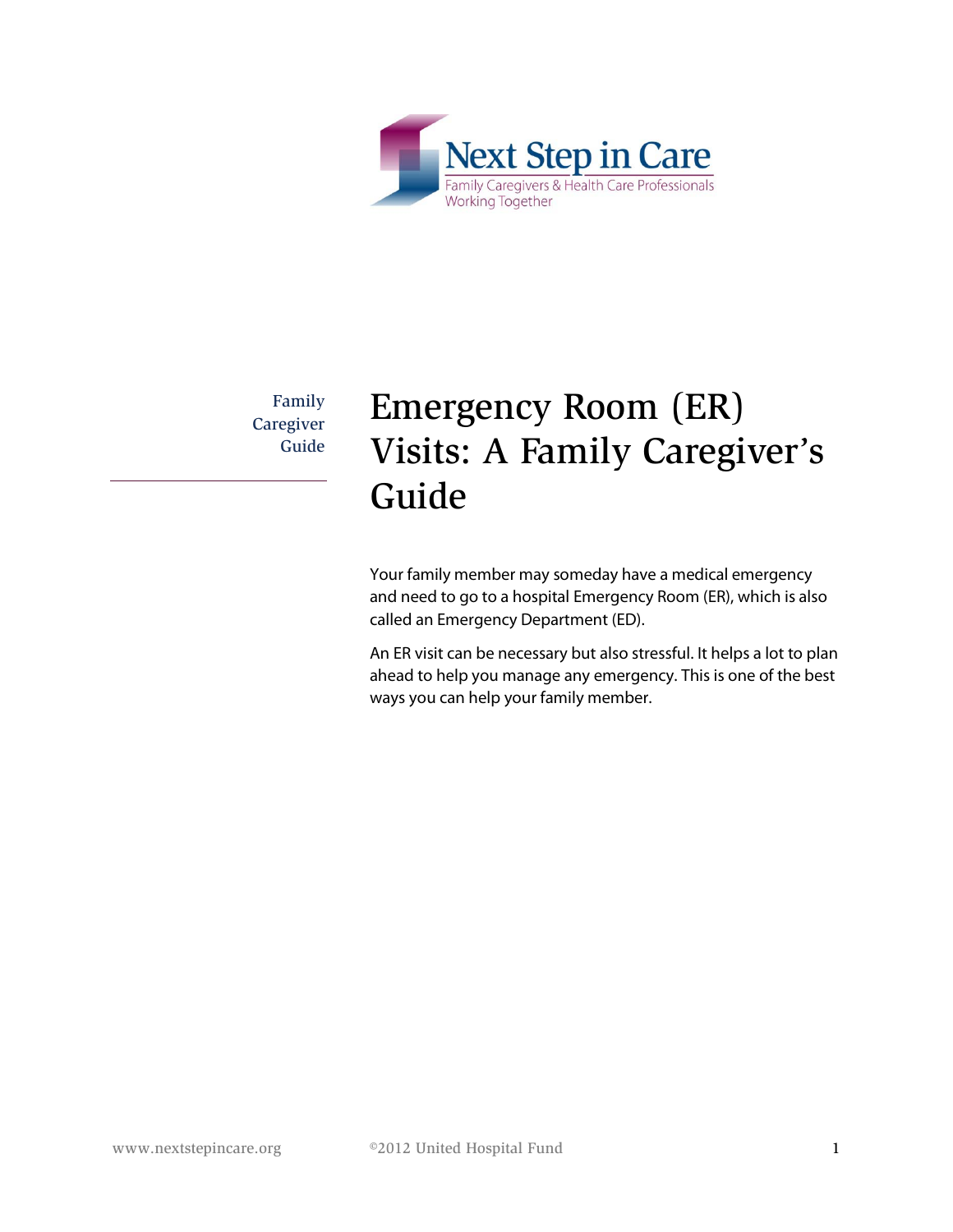

## When to Go to the ER

An ER is the best place to be in a true emergency. But it is not the best place for routine or non-urgent care. Sometimes it is hard to decide what to do when your family member is very ill.

Call your family member's doctor if you think there is an emergency and do not know where to go. Go straight to the ER or call 911 if you cannot reach the doctor or if your family member has any of these symptoms:

- $\triangleright$  Trouble breathing
- $\triangleright$  Pain or pressure in the chest or upper abdomen
- Fainting, feeling dizzy, or being weak
- Sudden changes in vision (eyesight), such as trouble seeing in one or both eyes
- Being confused, or delirious, having slurred speech, or demonstrating other sudden changes in mental status
- ▶ Sudden or severe pain
- ▶ Bleeding that cannot be controlled
- Diarrhea or vomiting that is severe or does not stop
- ▶ Coughing or vomiting blood
- Suicidal feelings (wanting to die)
- Problems speaking or moving arms or legs (whether it just started, or got worse)
- ▶ An accident or serious fall
- Other problems that your family member's doctor said are signs of an emergency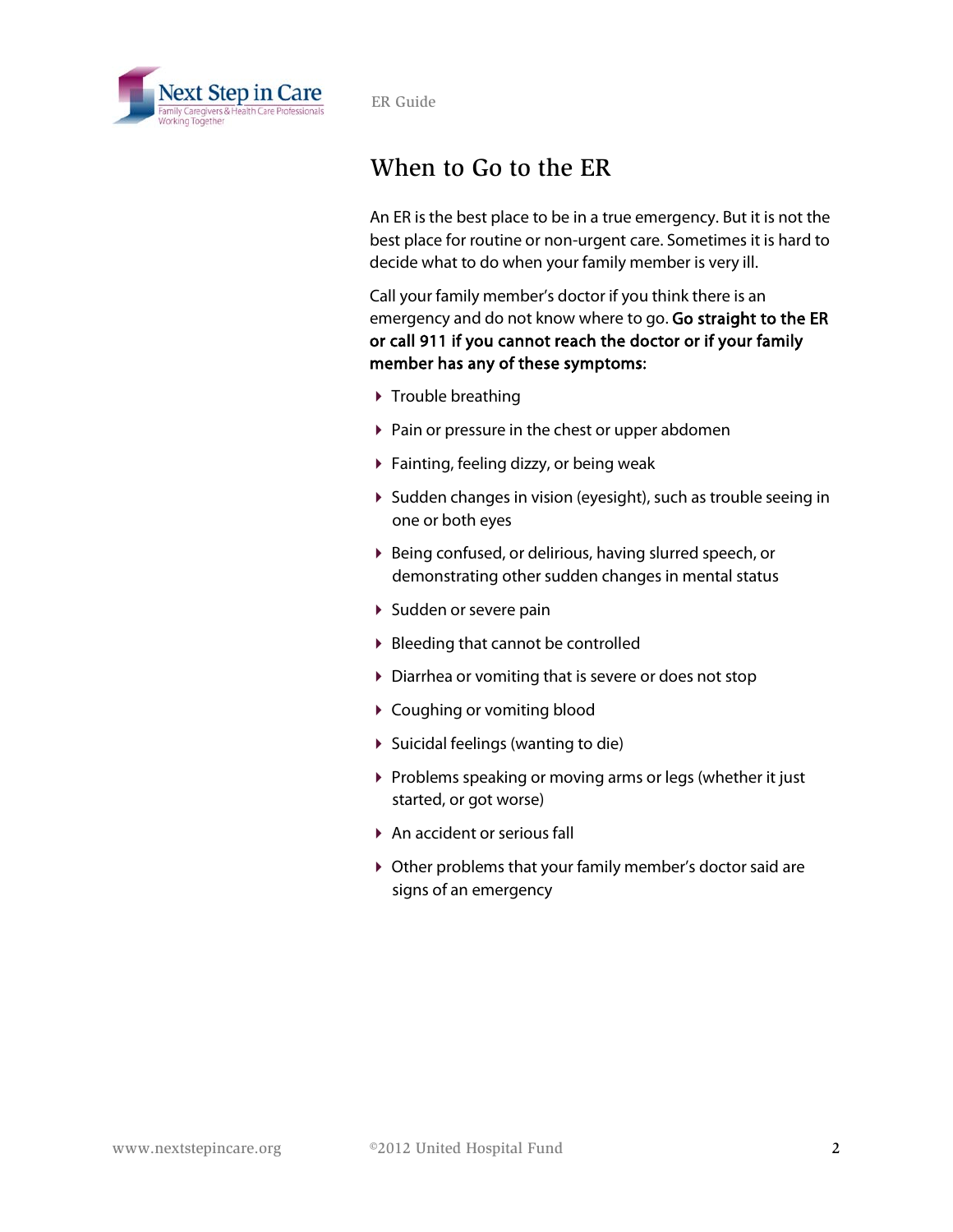

# Calling 911

If you call 911, be ready to answer these questions that the 911 operator will ask:

- ▶ Who needs medical assistance?
- What happened to this person?
- Where is this person?
- ▶ When did he or she get sick?
- Who are you, and how do you help with this person's care?

Stay as calm as you can during the 911 call. Speak clearly about the problem. Listen closely so you can follow all instructions. The 911 operator may send an ambulance while you are talking. When the ambulance arrives, Emergency Medical Technicians (EMTs) will assess your family member. They may start giving oxygen, IV fluids, or other emergency care.

EMTs will take your family member to the nearest ER if his or her condition is very serious. You may ask to go to a different ER if your family member is in less danger. It is up to the EMTs to decide which ER to use.

You may be able to go in the ambulance with your family member. If not, the EMTs will tell you which ER they are going to. You then must get there on your own.

If your family member has  $\ddot{\psi}$ an out-of-hospital Do Not Resuscitate Order (DNR) signed by a doctor, make sure that you give it to the EMTs.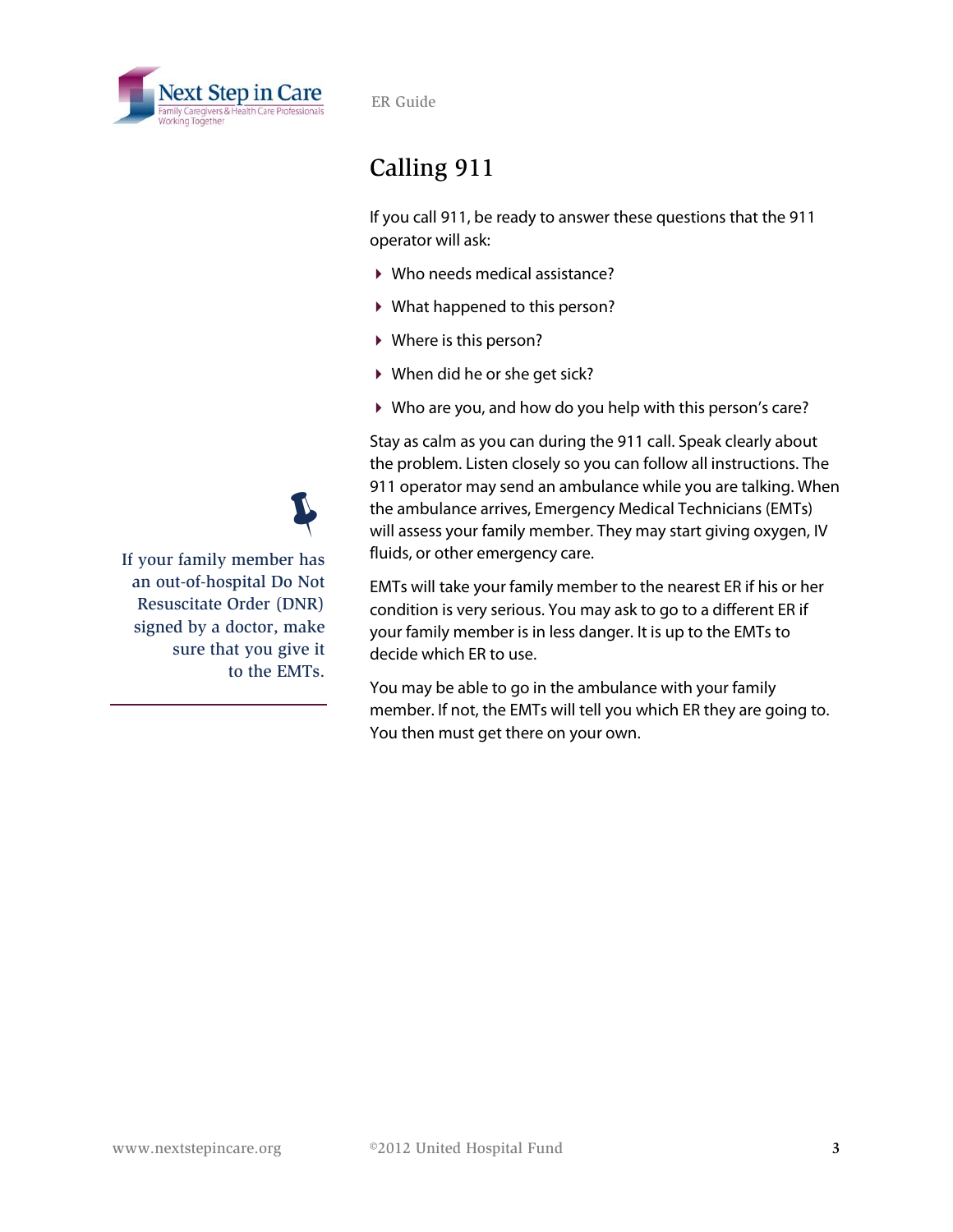

## What to Bring to the ER

It helps to be prepared for any ER visit. A good way is by having a "Hospital Emergency Kit" filled with needed items. You will find a detailed item list on page ten of this guide.

Here are some items to bring even if you do not yet have a Hospital Emergency Kit:

- Your family member's medications. The ER needs to know all the medications your family member takes. This includes prescriptions and over-the-counter or herbal drugs. You can bring either the medications or just a list of their names. If you bring a list, make sure you have several copies because many people may ask to see it. Also, bring any medications that you and your family member will need in the first few hours.
- Your family member's health insurance information. The ER staff needs this when they admit or register your family member.

Here are some items not to bring to the ER:

- ▶ Do not bring your family member's wallet, credit cards, jewelry, or other valuable items.
- ▶ Try not to bring young children. If you have no choice, make sure to have snacks and activities to keep children busy while you are in the ER.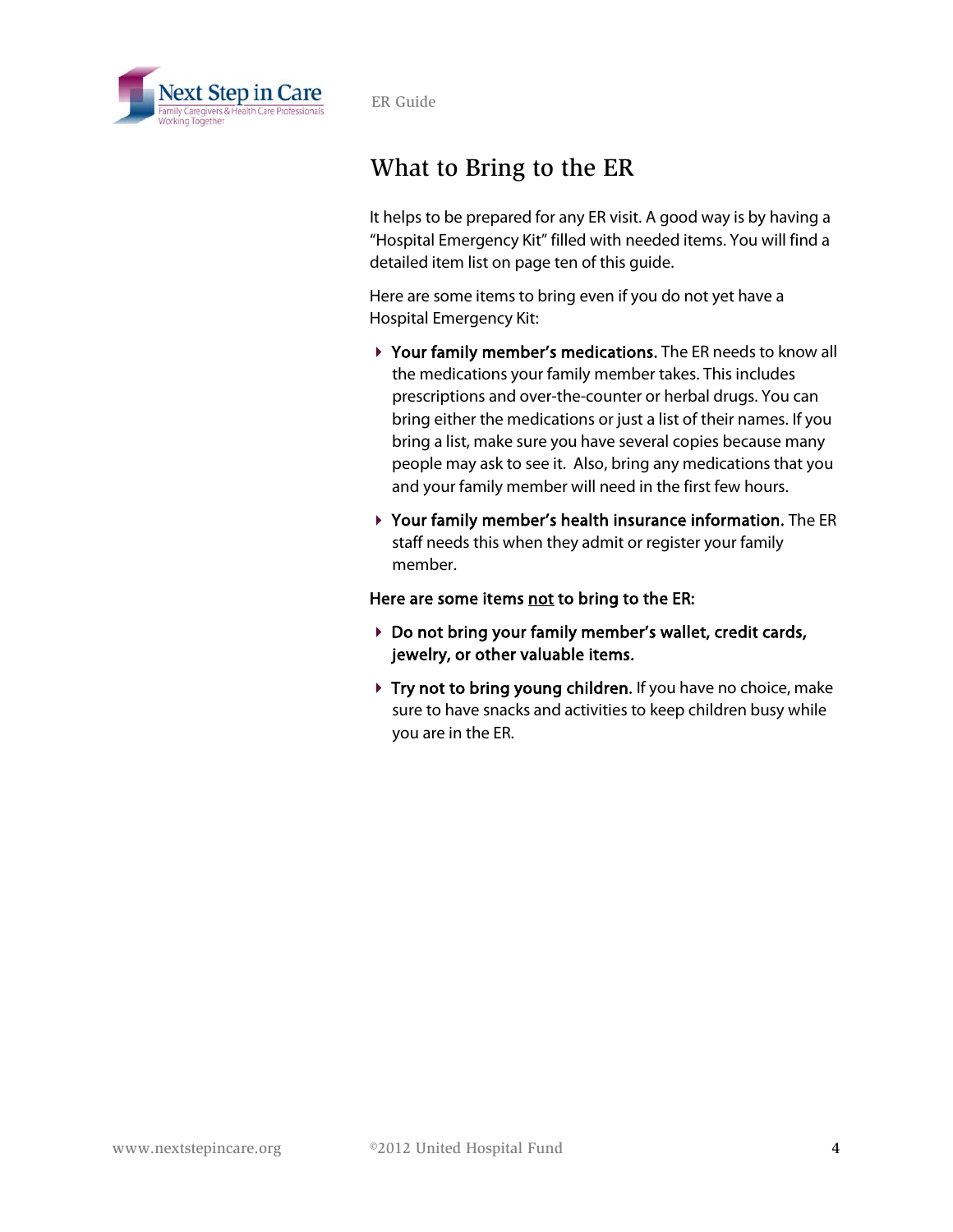





Let the ER staff know if you or your family member speaks little English or has trouble seeing or hearing. They must arrange for you to have an interpreter—a person who helps explain what is being said in a language or format you can understand. Help may be from a certified bilingual staff member (someone who speaks English and your language) or "language line" (phone service with interpreters).

## What Happens in an ER

While ERs are not all the same, here are some basics to expect:

- When you first come into an ER, your family member will go through "triage" (TREE-ahj). This is how the staff decides whether your family member needs treatment right away or can safely wait. A nurse does triage by checking the patient's temperature, heart rate, blood pressure, breathing, and other vital signs.
- $\blacktriangleright$  If your family member needs treatment right away, the staff may ask you a lot of questions about what happened just before coming to the ER. You then will go to patient registration and fill out some forms.
- $\blacktriangleright$  If your family member can safely wait a while, he or she may stay in the ER or go to the waiting area. You may still need to go to patient registration and fill out some forms. Do not be upset if the staff asks your family member to wait. The doctors and nurses are taking care of other patients who need even more urgent care.
- You may meet many ER staff members. Some might ask the same questions you just answered. Try to be patient and give the most complete and accurate information you can.
- There may be times when you feel ignored. This may be upsetting as you are the one who knows your family member best. Keep in mind that the ER staff is busy helping many other patients and families.
- After the ER staff sees your family member they will decide about the next step in care. This could be more tests, treatment in the ER, admission to the hospital, or discharge home with plans for follow-up care. Your family member may even stay in the ER or on a hospital unit, but not actually be admitted. This is called "observation" and can make a difference in what Medicare will pay for. For details, please see the Next Step in Care guide "Hospital Admission: How to Plan [and What to Expect During the Stay.](http://nextstepincare.org/Caregiver_Home/Hospital_Admissions/)"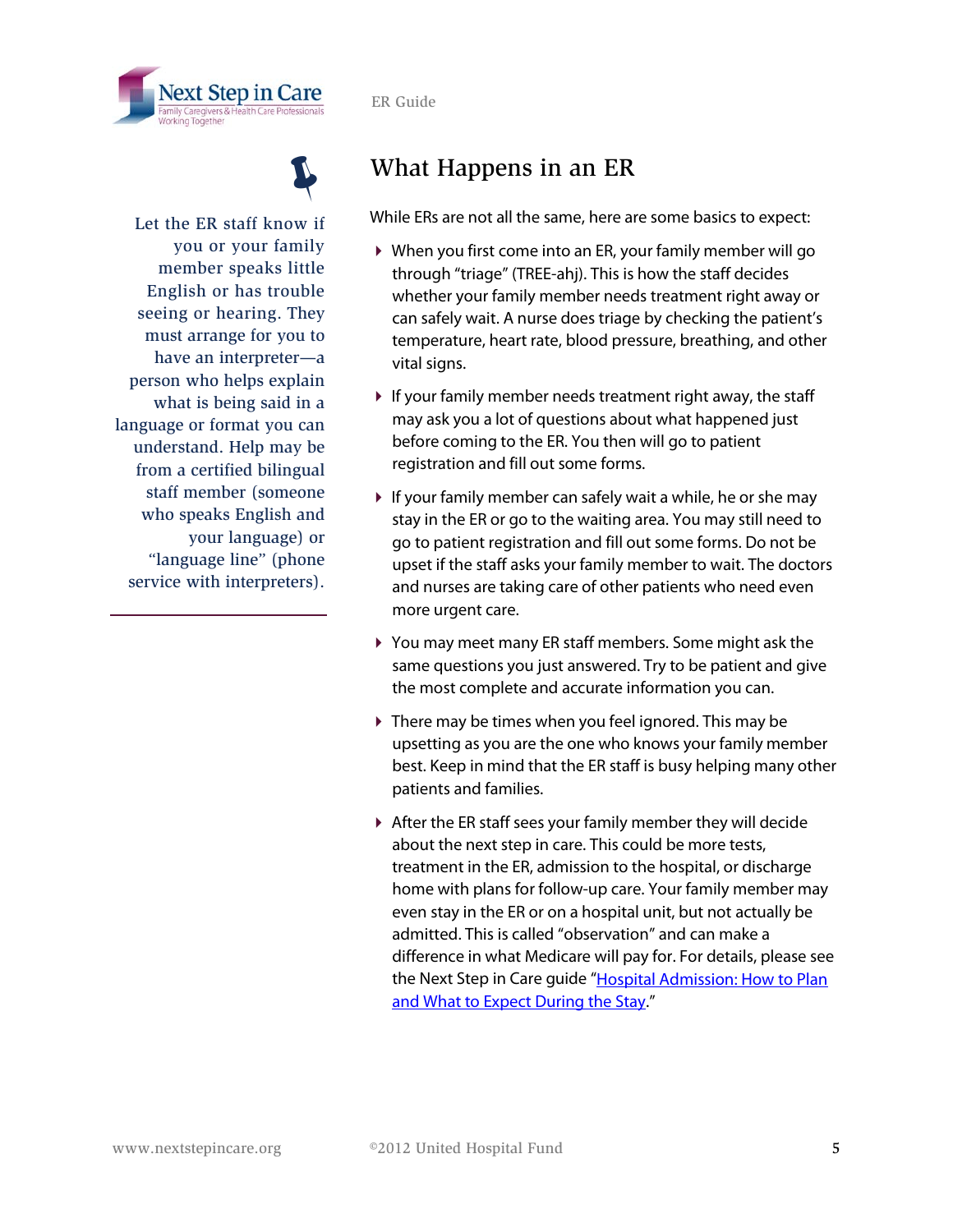

#### There are many ER staff members.

They include:

- ▶ Registration staff. They make sure that you fill out all needed forms and other paperwork. Registration staff will ask for your family member's name, age, address, health insurance, and other basic information.
- ER nurses. They plan for ER care and discharge. An ER nurse is the best person to ask for updates about your family member's health. You may meet more than one nurse if you are in the ER for a while. They work in shifts and each nurse tells the next about your family member's care.
- ▶ ER doctor (attending physician). This doctor is responsible for the care, treatment, and discharge planning of all ER patients.
- ▶ Resident doctors and medical students. In teaching hospitals (those with medical student programs), residents are licensed doctors-in-training who treat patients. They are supervised by the ER doctor. Medical students are in the ER to learn. Residents and students may help with or observe your family member's care.
- ▶ Social worker. This person can answer questions about the hospital, ER care, and any follow-up plans. The social worker can also help arrange services after discharge. You can ask to meet with a social worker if there is not one in the ER.
- **Patient advocate or representative.** He or she can get information about your family member and help explain what is going on. You can ask to meet with a patient advocate if there is not one in the ER.
- Hospital chaplain. This person is trained to help patients and family members of all religious beliefs. Ask to meet with the hospital chaplain if you think it would be helpful to you and your family member.
- ▶ ER volunteers. They can help with tasks such as calling your family or clergy (priests, ministers, rabbis, and other religious leaders).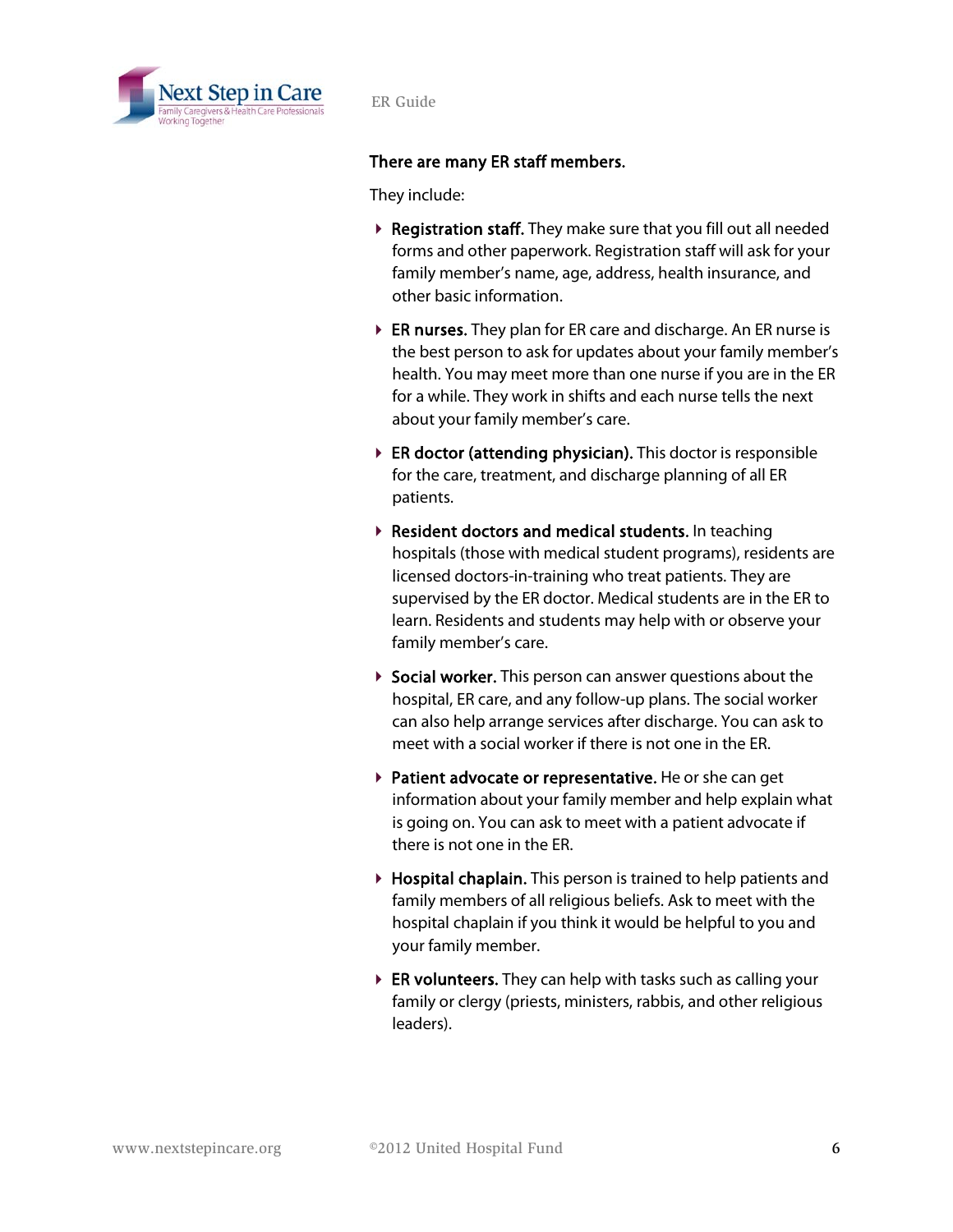

Before you leave the ER, make sure you fully understand:

 $\ddot{\psi}$ 

▶ Your family member's diagnosis

- What care was provided
	- What medications or other care should now be provided
	- What you should do to follow up

#### ER Visits Can Take a Long Time

Most patients are in the ER for many hours. Your family member may stay a lot longer or be sent home more quickly. ER visits tend to take longer than going to a doctor's office. This is because patients may arrive all at once, unlike a doctor's office where patients have appointments throughout the day. Also, patients in an ER may need to wait for test results or a bed (if being admitted to the hospital).

You can help by telling staff if your family member needs extra care or seems to be getting sicker. From time to time, you can also ask for an update about your family member's health.

Speak up if you feel that the wait has gone on too long. The nurse may explain that this is due to tests, the need to see certain doctors, or a delay in getting admitted to the hospital.

## Tell the ER Staff That You Are the Family Caregiver

Let the doctor or nurse know any special information to help with your family member's care. This might be about allergies, recent treatments, or changes in medication. The doctor, nurse, or other ER staff member may ask you:

- Why your family member needed to go to the ER
- Whether this is a new health problem or one that just got worse
- When this problem started
- What you did just before you came to the ER, such as whether you gave your family member certain food, medicine, or treatment
- Who provides or directs most of the patient's home care. Tell the staff who this is, if it is not you.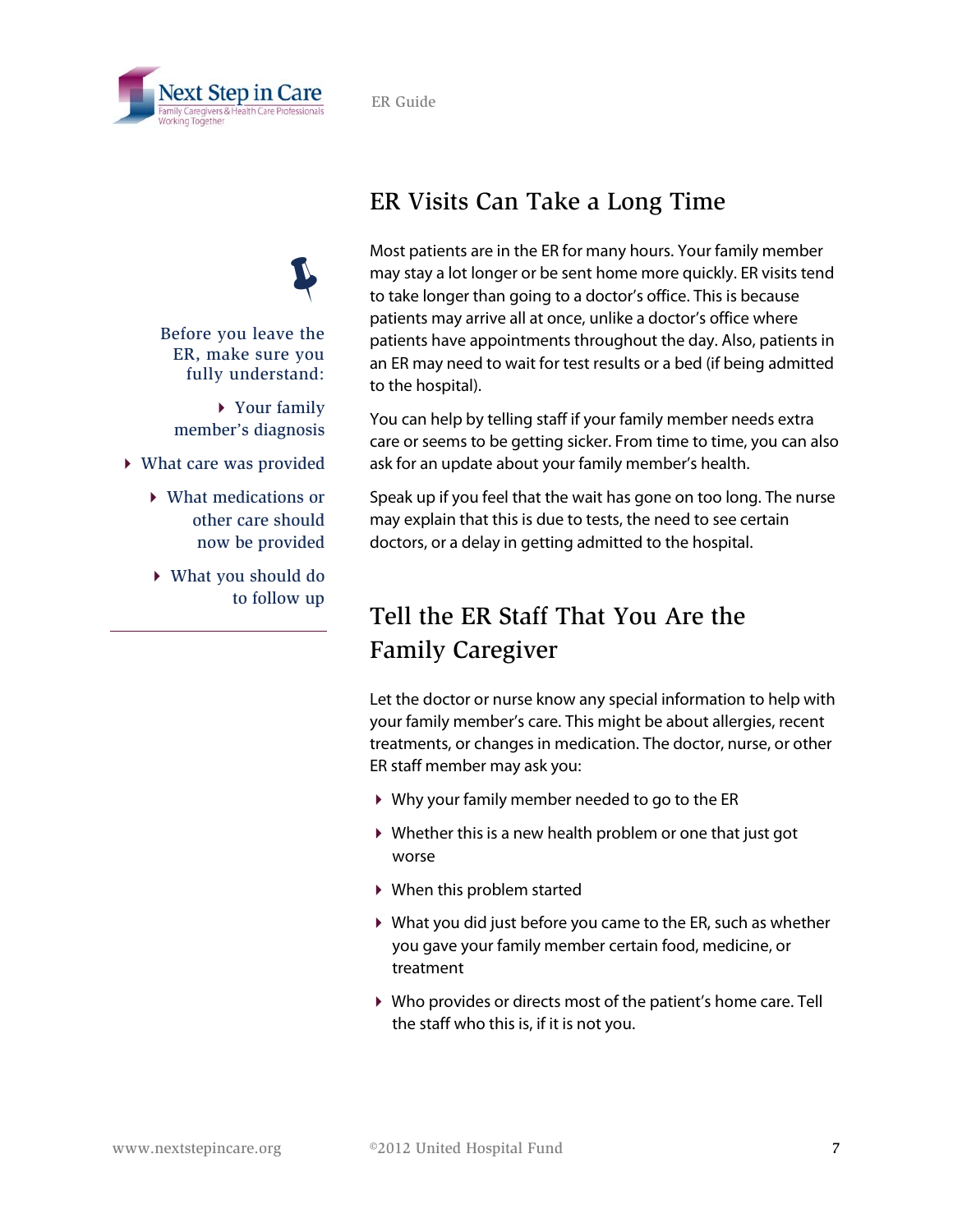

#### Take care of yourself.  $\ddot{\psi}$ While you are in the ER to take care of your family member, you also need to take care of yourself. Bring all the medications you may need while waiting and remember to take them. Make sure to also eat and drink. ER staff is caring for your family member and cannot provide you with any medication, food, or drinks.

# How You as a Family Caregiver Can Help

- ▶ Support and comfort your family member. This might be asking for a blanket or talking to your family member.
- Trust your judgment. Tell the ER staff if you think that something is wrong or not going as well as it should. Be polite, but clear and firm, about these problems.
- Speak up on behalf of your family member. Tell the ER staff all they need to know to care for your family member. This includes how to contact your family member's primary care doctor.
- $\triangleright$  Speak clearly and use a neutral or friendly (not angry) tone of voice. Make sure to listen as well as talk.
- $\triangleright$  Stay calm. Yes, this can be hard to do. The best way you can help is by calmly speaking up for your family member's needs. Ask to speak with the doctor, nurse, social worker, or patient representative if you think your family member is not being treated fairly or with enough respect.
- ▶ Do not leave your family member alone. You or someone else should stay with your family member until ER staff decides on a treatment plan. Staff may limit this to just one person. Staff may even ask this person to leave if the ER is very crowded. You can still wait in the waiting room.
- Tell the staff if your family member is confused, or frightened, or has dementia or Alzheimer's disease. If so, it is extra important that you stay in the ER with your family member.
- Write down important information. This includes your questions as well as what the staff says about discharge and medications. It also helps to take notes when the staff gives updates about your family member's health. You can prepare by putting a notebook and pen in your "Hospital Emergency Kit." A list of items to include in this kit can be found on page ten of this guide.
- ▶ Stay focused. You are in the ER because your family member needs medical care. Stay focused on what he or she needs, not other events going on in the busy ER.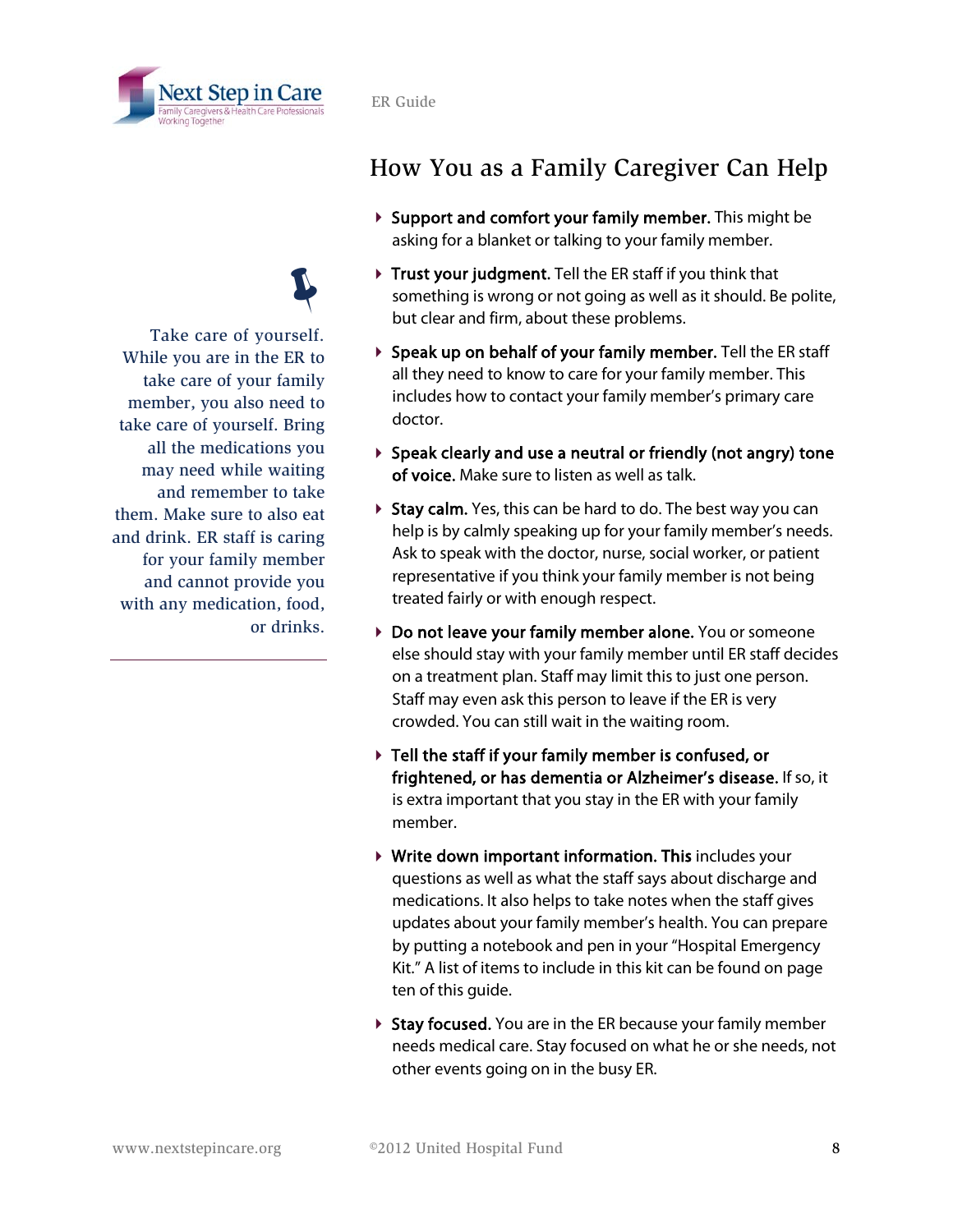

#### Consent Agreement Forms and HIPAA

#### Consent Agreement Forms

All ER patients must sign consent agreement forms. If your family member cannot sign these forms then the "legally responsible" person must do so. This often is the family caregiver. Consent agreements include:

- ▶ Consent for treatment. All patients must sign a general consent for treatment. This covers x-rays, blood tests, and other routine treatments. There may be more consent agreements if your family member has any special treatments, tests, or surgery. All these forms include information about risks and benefits.
- ▶ Consent for payment. All patients (or their legally responsible person) must sign a form stating that they will pay for any medical services not covered by Medicare, Medicaid, or other health insurance.
- ▶ Other forms. Your family member (or their legally responsible person) may be also asked to sign forms about privacy or other policies. Read these forms before you sign them. You can always ask staff to explain what these forms mean and why they are needed.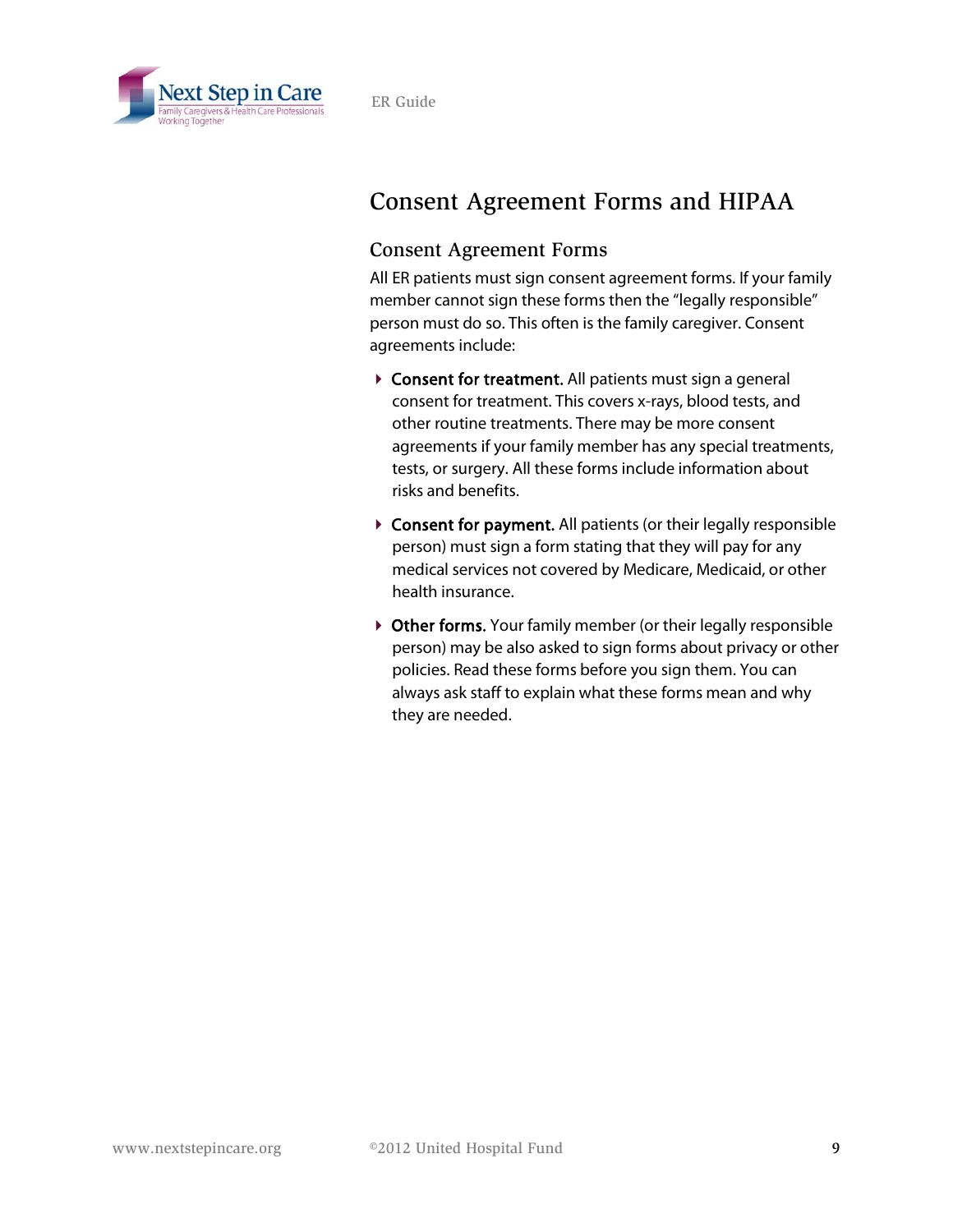

#### HIPAA (Health Insurance Portability and Accountability Act)

HIPAA is a federal law that protects the privacy of each patient's medical information. It lets only certain people see this information. The law lets doctors, nurses, and other health care professionals give needed medical information to family caregivers or others directly involved in the patient's care. The only time this cannot happen is when the patient says he or she does not want this information shared with others.

HIPAA is complex and sometimes health care providers do not share information with family caregivers or others who need it. You can ask for help from the patient representative or social worker if ER staff is unwilling to share information about your family member's diagnosis (current illness), prognosis (what will happen because of this illness), or care planning (follow-up treatment). Ask to speak to the hospital's privacy officer if you need even more help.

### Hospital Emergency Kit

You can help prepare for the next ER or hospital visit by making a "hospital emergency kit." This can help you focus on your family member's needs. It also will help someone else if you are not with your family member in an emergency.

Keep the Hospital Emergency Kit in a place where you can quickly find it. Bring it with you to ER and hospital visits. Make sure the information is current. This includes notes about any recent medication or treatment changes.